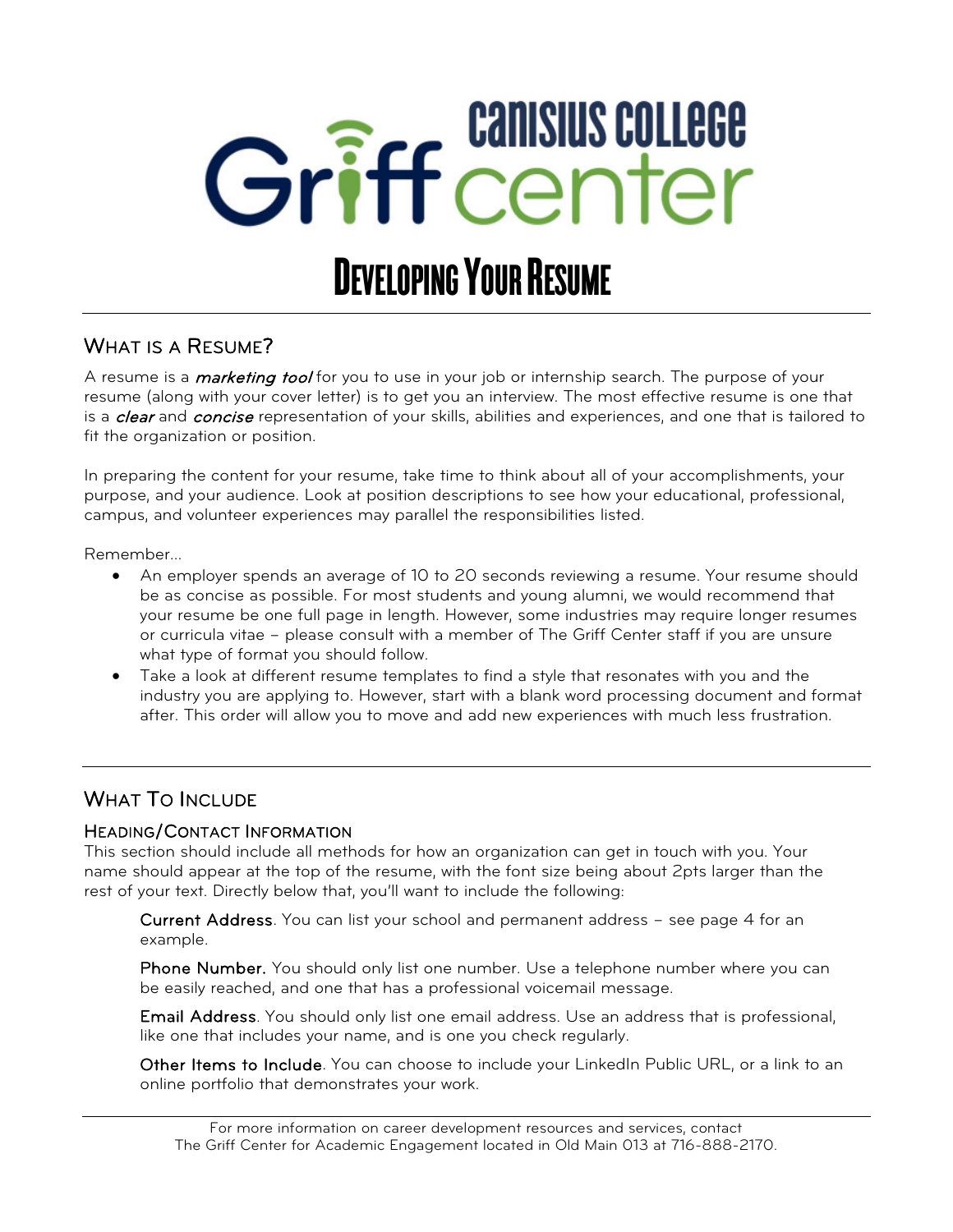#### **EDUCATION**

In this section, you typically discuss the highest degree you have earned or are pursuing. You can list Canisius College, any colleges you may have transferred from, institutions where you studied abroad, as well as high school. List the most recent, or highest degree pursued, first. The amount of educational history you list will vary depending on the type of profession you are pursuing, so check with a member of The Griff Center to see how much you should include. The following items should be included in your education section:

#### Institution Name, City and State

Full Degree with Major. For example, Bachelor of Arts in Political Science or Master of Business Administration.

Graduation Date. Can be listed as Expected or Anticipated if not earned yet.

#### Minors/Concentrations

GPA. We advise listing your GPA if it is above a 3.0. Also, be sure to list it out of 4.0 – for example, 3.56/4.00.

Other Items to Include. You can mention academic honors and scholarships, if relevant. You can also include academic courses under a bullet titled Relevant Coursework to showcase skills and knowledge not demonstrated in your work or leadership experience. Certifications and Licenses should be listed above the Education section in their own category.

#### **EXPERIENCE**

This section can take on many different names depending on the type of work you want to highlight. Some examples of heading names could be: Teaching Experience, Finance Experience, Editorial Experience, Marketing Experience, or just Relevant Experience. You'll want to list these experiences, which can be a mix of paid and unpaid, in reverse chronological order. Be sure to include the following key pieces of information along with a bulleted list of strengths, accomplishments, and tasks, detailed with an active voice.

#### Organization Name, City and State

#### Title of Position

Dates in Role (Keep date format consistent - list as 'Month Year - Month Year' or to Present if you are still in the role)

Be sure to give yourself credit for everything that you are actively involved with! Leadership in student organizations, athletics, and volunteer experiences are some great examples of experiences where employers find transferrable skills. Including the same pieces of information discussed above, additional sections could include:

- Leadership Experience
- Volunteer Experience
- Professional Development (or Affiliations)
- Research Experience
- Presentations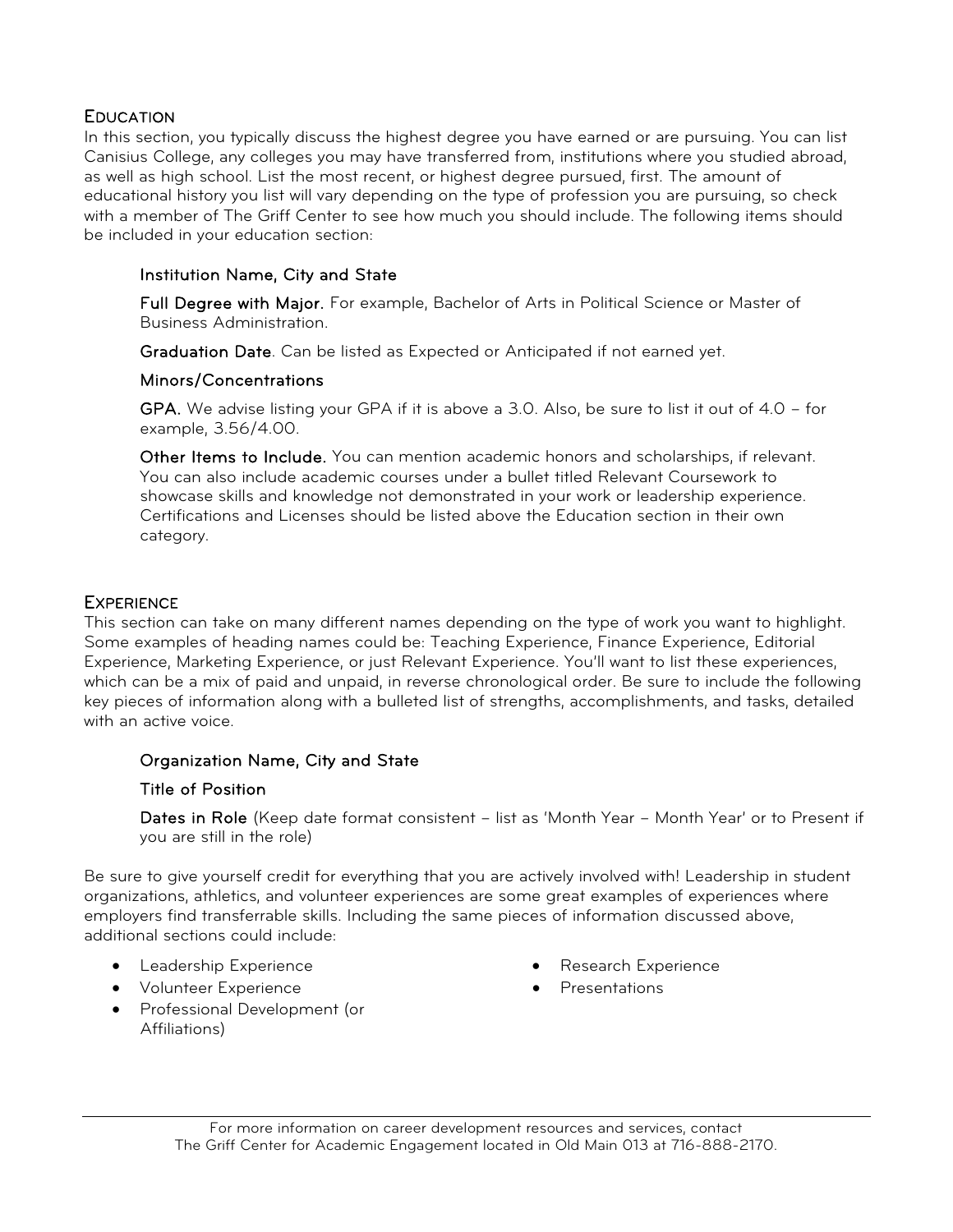#### SUMMARY OF QUALIFICATIONS

This optional section can be listed above your Education section or at the very bottom of your resume. Here, you can highlight skills that will be most valuable to the organization relevant to the particular position in a bulleted list. For example, you can utilize this section to showcase interpersonal traits, technical knowledge, and language fluency. Be sure to not only list the talent or strength, but to articulate your level of proficiency, and where applicable, how you developed the strength.

#### ACTION VERBS (BY SKILL SET)

Use action verbs in writing your resume and cover letters to highlight your strengths, accomplishments, and ability to complete tasks. These words would lead the bulleted statements under each of your experiences on your resume. Here is a small sampling of action verbs broken down by skill set:

| Communication<br>/People Skills<br>Advertised | <b>Creative Skills</b><br>(Cont.)<br>Customized | Financial &<br><b>Technical Skills</b><br>(Cont.) | <b>Helping Skills</b><br>(Cont.)<br>Educated | Management/<br>Leadership Skills Analyzed<br>(Cont.) | <b>Research Skills</b><br>Clarified |
|-----------------------------------------------|-------------------------------------------------|---------------------------------------------------|----------------------------------------------|------------------------------------------------------|-------------------------------------|
| Clarified                                     | Designed                                        | Calculated                                        | Encouraged                                   | Oversaw                                              | Collected                           |
| Collaborated                                  | Developed                                       | Computed                                          | Ensured                                      | Planned                                              | Compared                            |
| Composed                                      | Directed                                        | Converted                                         | Expedited                                    | Prioritized                                          | Conducted                           |
| Consulted                                     | Displayed                                       | Determined                                        | Facilitated                                  | Produced                                             | Evaluated                           |
| Contacted                                     | Drew                                            | Developed                                         | Guided                                       | Recruited                                            | Examined                            |
| Convinced                                     | Entertained                                     | Estimated                                         | Helped                                       | Reviewed                                             | Experimented                        |
| Corresponded                                  | Fashioned                                       | Forecasted                                        | Motivated                                    | Selected                                             | Explored                            |
| Discussed                                     | Formulated                                      | Installed                                         | Prevented                                    | Streamlined                                          | Formulated                          |
| Drafted                                       | Founded                                         | Managed                                           | Provided                                     | Strengthened                                         | Gathered                            |
| Edited                                        | Illustrated                                     | Measured                                          | Referred                                     | Supervised                                           | Inspected                           |
| Expressed                                     | Initiated                                       | Planned                                           | Represented                                  |                                                      | Interviewed                         |
| Formulated                                    | Instituted                                      | Prepared                                          | Resolved                                     | Organizational                                       | Investigated                        |
| Influenced                                    | Integrated                                      | Programmed                                        | Supported                                    | <b>Skills</b>                                        | Measured                            |
| Interacted                                    | Invented                                        | Projected                                         | Volunteered                                  | Arranged                                             | Reviewed                            |
| Interpreted                                   | Modeled                                         | Qualified                                         |                                              | Categorized                                          | Solved                              |
| Involved                                      | Modified                                        | Reconciled                                        | Management/                                  | Charted                                              | Summarized                          |
| Judged                                        | Performed                                       | Reduced                                           | Leadership Skills                            | Classified                                           | Surveyed                            |
| Listened                                      | Photographed                                    | Repaired                                          | Appointed                                    | Coded                                                | Tested                              |
| Marketed                                      | Planned                                         | Researched                                        | Approved                                     | Collected                                            |                                     |
| Mediated                                      | Revised                                         | Solved                                            | Considered                                   | Compiled                                             | <b>Teaching Skills</b>              |
| Presented                                     | Revitalized                                     | Validated                                         | Coordinated                                  | Distributed                                          | Advised                             |
| Publicized                                    | Shaped                                          |                                                   | Decided                                      | Executed                                             | Clarified                           |
| Referred                                      | Solved                                          | <b>Helping Skills</b>                             | Delegated                                    | Filed                                                | Coached                             |
| Reported                                      |                                                 | Adapted                                           | Developed                                    | Incorporated                                         | Critiqued                           |
| Resolved                                      | Financial &                                     | Advocated                                         | Directed                                     | Logged                                               | Developed                           |
| Responded                                     | <b>Technical Skills</b>                         | Aided                                             | Emphasized                                   | Maintained                                           | Enabled                             |
| Spoke                                         | Administered                                    | Answered                                          | Enforced                                     | Prepared                                             | Encouraged                          |
| Translated                                    | Adjusted                                        | Assessed                                          | Enhanced                                     | Processed                                            | Evaluated                           |
| Wrote                                         | Allocated                                       | Assisted                                          | Established                                  | Registered                                           | Facilitated                         |
|                                               | Analyzed                                        | Clarified                                         | Executed                                     | Reorganized                                          | Focused                             |
| <b>Creative Skills</b>                        | Applied                                         | Coached                                           | Generated                                    | Reserved                                             | Guided                              |
| Acted                                         | Assembled                                       | Collaborated                                      | Improved                                     | Scheduled                                            | Individualized                      |
| Adapted                                       | Assessed                                        | Contributed                                       | Increased                                    | Standardized                                         | Instructed                          |
| Composed                                      | <b>Balanced</b>                                 | Counseled                                         | Initiated                                    | Updated                                              | Motivated                           |
| Created                                       | <b>Budgeted</b>                                 | Demonstrated                                      | Motivated                                    |                                                      | <b>Trained</b>                      |
|                                               |                                                 | Diagnosed                                         | Navigated                                    |                                                      | Tutored                             |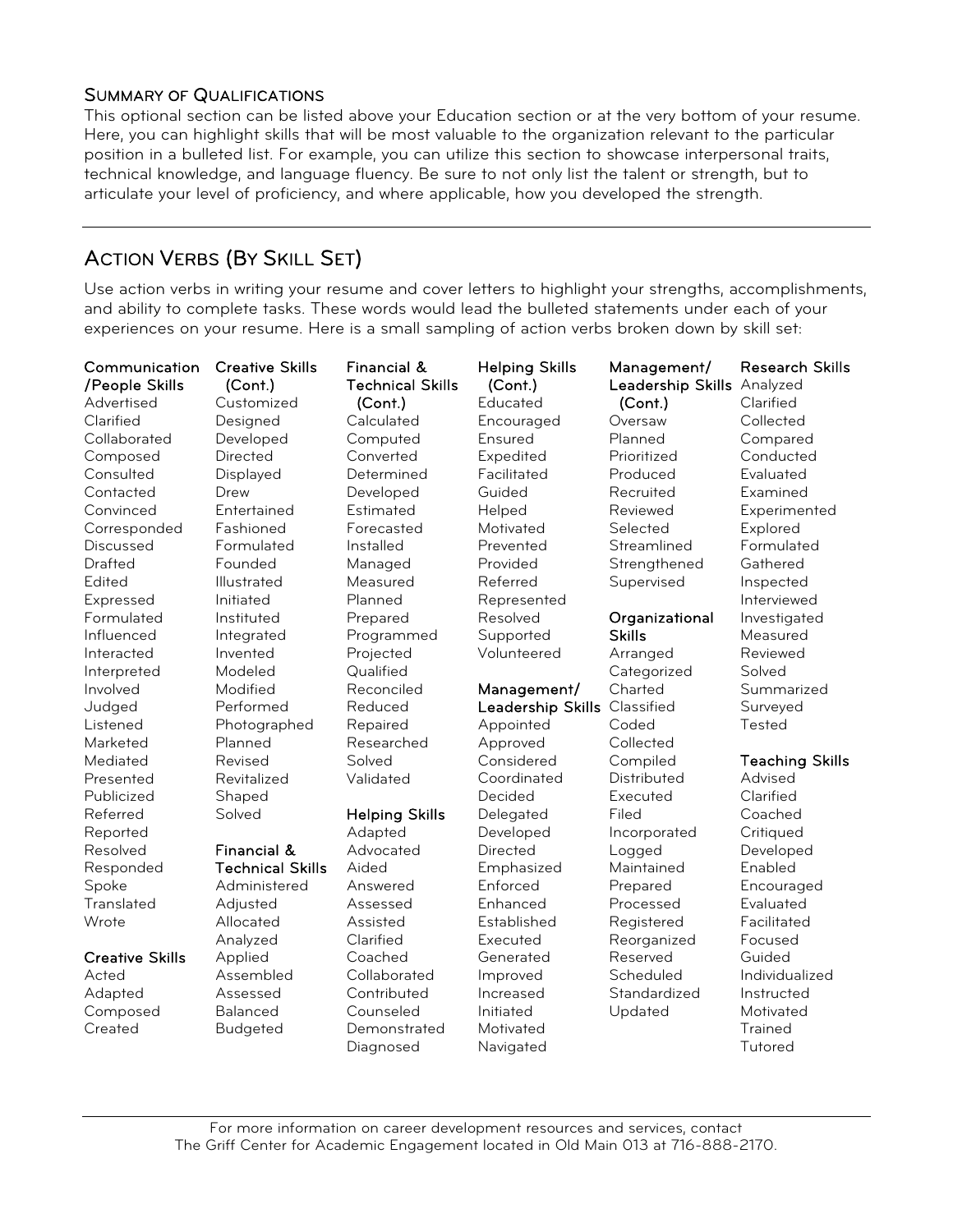#### HELPFUL TIPS FOR WRITING AND DESIGNING YOUR RESUME

- Proofread for spelling and grammar errors!
- Choose ivory or white paper;  $8\frac{1}{2}$ " x 11" in size
- Create an attractive heading including your name and contact information, that can be used on all of your application materials
- Print on only one side of the paper
- Use a 10 to 12 point font
- Use appropriate size margins (Between 1/2" and 1" margins)
- Use non-decorative fonts (Suggested: Times New Roman, Cambria, Garamond or Helvetica)
- Do not fold or staple your resume
- Use no more than two or three special effects (such as bolding, italicizing, or underlining)
- Use bulleted lists (Do not substitute dashes or asterisks for bullets)
- Be 'All or Nothing' with punctuation each bullet should end with a period or it should not.

#### SAMPLE FORMATS FOR CONTACT INFORMATION

#### WITH TWO ADDRESSES

Buffalo, New York 14208

# PETER CANISIUS<br>College Address (716) 888-2170

(716) 888-2170 hireagriffin@canisius.edu

#### Permanent Address

1870 Elmwood Avenue Akron, Ohio 44322

#### WITH ONE ADDRESS

2001 Main Street

Peter Canisius<br>2001 Main Street • Buffalo, NY 14208 • (716) 888-2170 • hireagriffin@canisius.edu

## PETER CANISIUS<br>2001 Main Street

Buffalo, New York 14208 (716) 888-2170 hireagriffin@canisius.edu

## PETER CANISIUS 2001 Main Street | Buffalo, NY 14208

(716) 888-2170 | hireagriffin@canisius.edu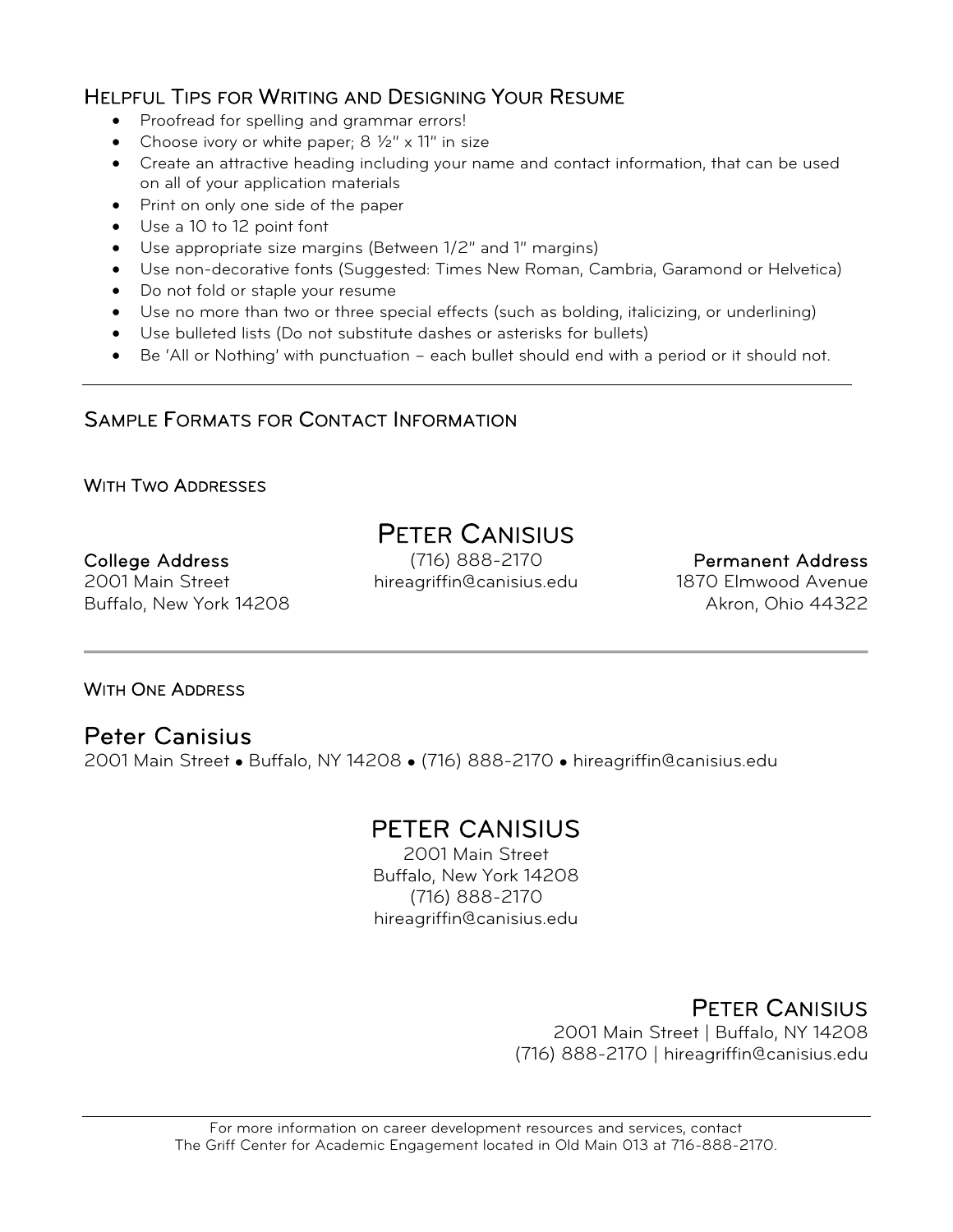#### SAMPLE FORMATS FOR EDUCATION AND EXPERIENCE

Sample 1

#### EDUCATION

Canisius College, Buffalo, NY Bachelor of Arts in History, Expected May 2018

• GPA: 3.45/4.00

#### RELEVANT EXPERIENCE

ABC Company, Buffalo, NY Product Intern, January - June 2015

- Developed protocol to enable more effective communication between team members in development and design
- Researched competitors and target markets in preparation for launch of XYZ product

Sample 2

#### **EDUCATION**

Canisius College, Buffalo, NY

Bachelor of Arts in History **Expected May 2018** 

• GPA: 3.45/4.00

#### LEADERSHIP EXPERIENCE

#### Canisius College, Buffalo, NY

Undergraduate Student Association (USA) President Manuary 2015 - Present

- Guided budget committee in allocating the \$100,000 annual operating budget to 67 student organizations
- Led initiative to create a commuter lounge for non-residential students

Sample 3

#### EDUCATION

• GPA: 3.45/4.00

Canisius College, Buffalo, New York Bachelor of Arts in History, Expected May 2018

### TEACHING EXPERIENCE

Canisius High School, Buffalo, New York Student Teaching Placement, January - March 2015

- Taught 25 high school aged students engaging lessons in American History
- Assisted lead teacher in the grading of tests and written essays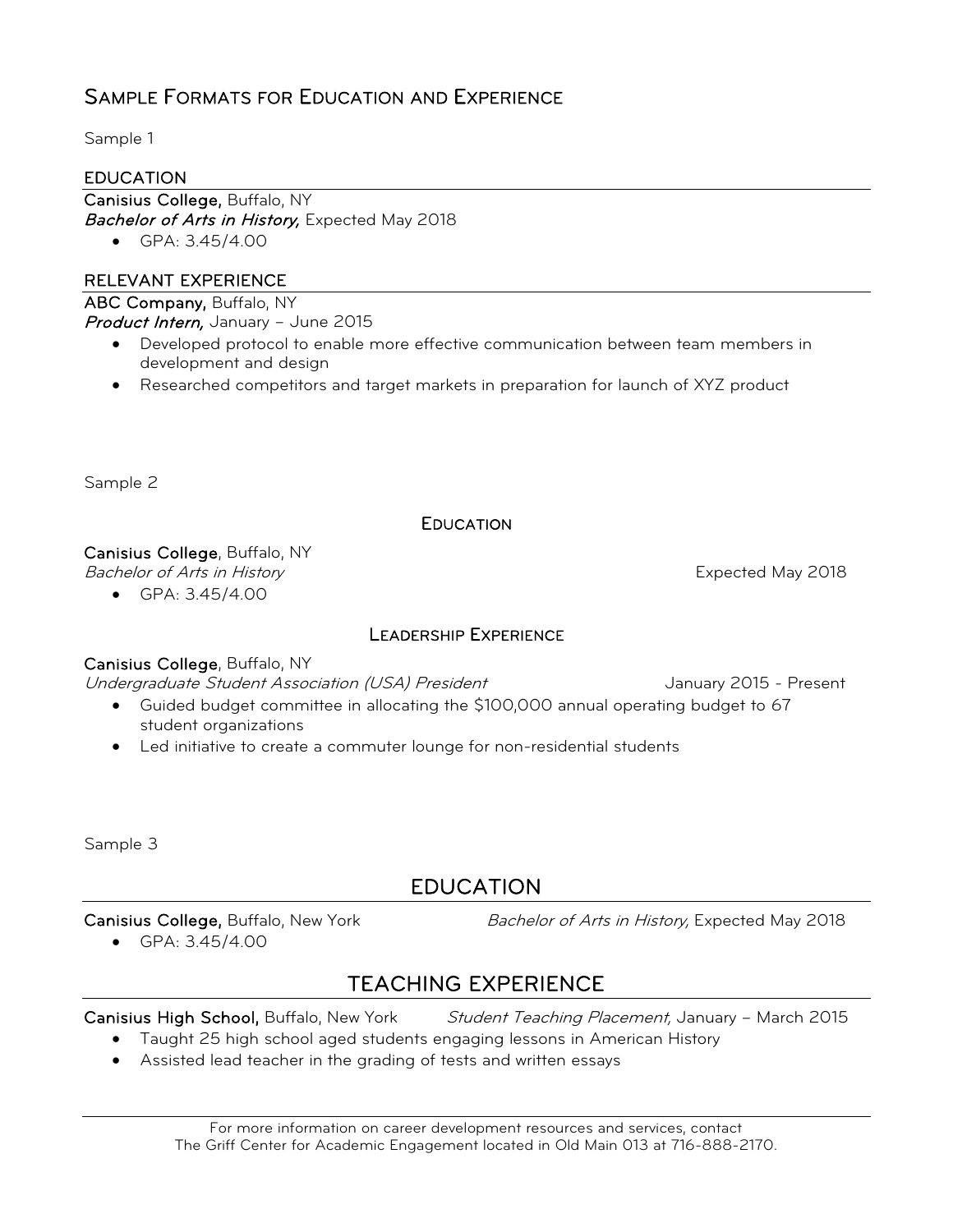Number and Street Address City, State Zip

YOUR NAME College Address Telephone with Area Code Professional Email Address

Permanent Address Number and Street Address City, State Zip

#### **EDUCATION**

#### Canisius College, Buffalo, New York

Bachelor or Master of Arts/Science/Education/Business Administration, etc. Month Year

- Minor/Focus/Concentration
- GPA: x.xx/4.00; Dean's List (Semester Year Semester Year)
- Relevant Coursework: Include full titles of courses taken that are relevant to the position/industry, if applicable.

#### Prior School Attended, City, State

Degree Earned/Coursework Studied Month Year

• As a general rule of thumb, freshmen and sophomore students can include their high school information on their resume. However, you may include later on if it is relevant to your intended career path (e.g., teaching).

#### RELATED EXPERIENCE

#### Organization Name, City, State

Title Month Year – Month Year (or Present)

- Use strong action verbs to describe your accomplishments, skills, and tasks in the role.
- Quantify your information wherever possible by including numbers, percentages and dollar amounts.
- Avoid including a simple list of tasks; instead, focus on articulating the who, what, where, when, why and how for the accomplishment, skill, or task.

#### LEADERSHIP/VOLUNTEER/ATHLETIC EXPERIENCE

#### Organization Name, City, State

Title Month Year – Month Year (or Present)

• Treat your student leadership or volunteer experiences just like you would any traditional type of employment. Focus on the value that you brought to the organization or the service provided to others.

#### SUMMARY OF QUALIFICATIONS

- Fluent in (Language)
- Proficient with Computer Programs (e.g., Microsoft Excel, Adobe InDesign)
- Certified in Relevant Technical or Industry Specific Skills (e.g., First Aid, Cloud IT)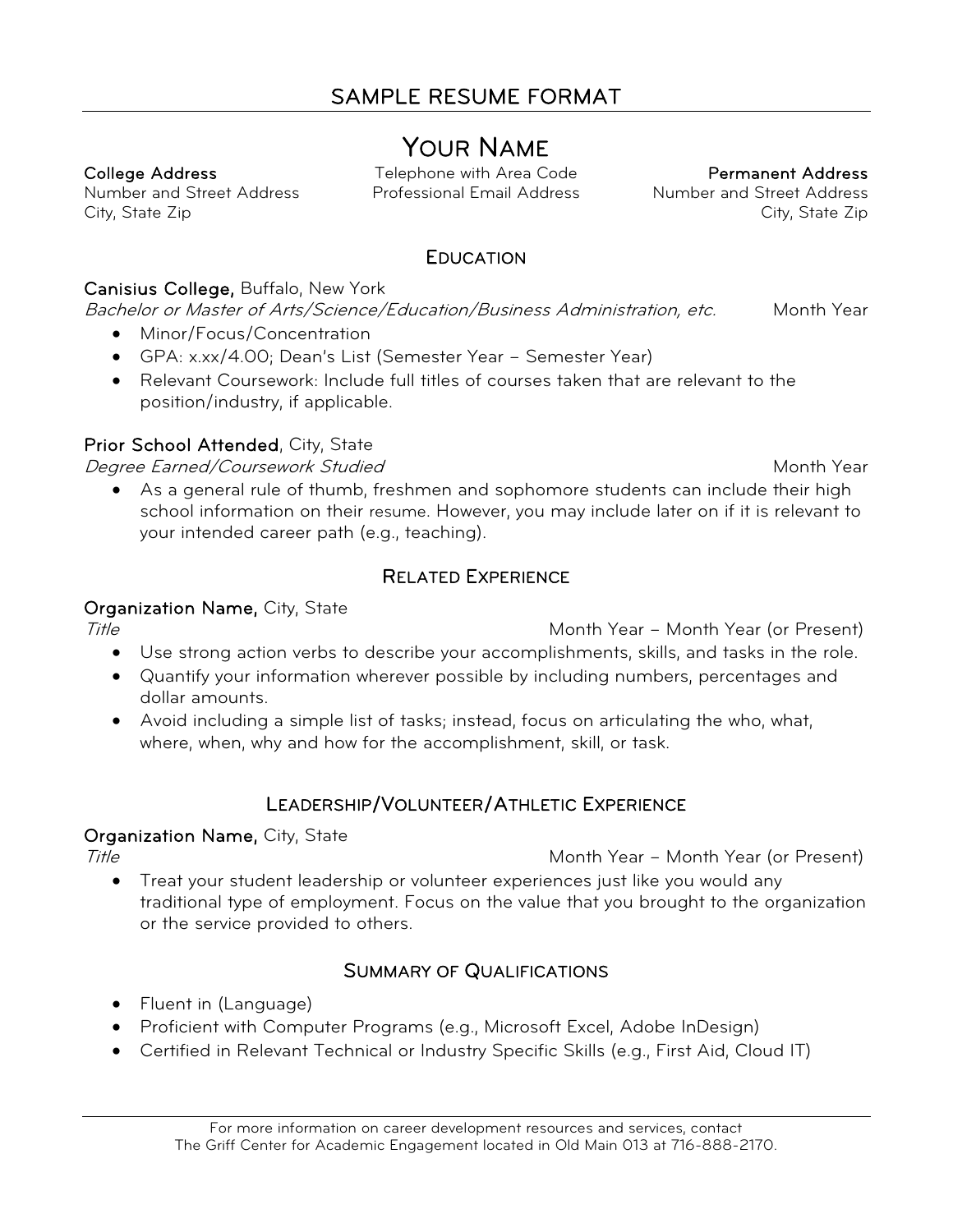## SUMMER JOB / INTERNSHIP RESUME SAMPLE

# CATIE CANISIUS College Address

(716) 888-2170 hire\_catie@canisius.edu

Permanent Address 1870 Park Boulevard Beverly Hills, CA 90210

**EDUCATION** 

#### Canisius College, Buffalo, NY

Bachelor of Arts in Digital Media Arts Anticometers Anticipated May 2018

• Minor: Music

2001 Main Street Buffalo, NY 14208

• Major GPA: 3.90/4.00

Beverly Hills High School, Beverly Hills, CA

High School Graduate June 2014

• GPA: 4.0/4.0

#### RELEVANT EXPERIENCE

#### Griffin Newspaper, Buffalo, NY

- Write cultural articles for student run newspaper on a monthly basis
- Collaborate with Art Director to design layout with Adobe InDesign and select graphics to be used with article

#### Starbucks, Beverly Hills, CA

- Greet patrons as they arrive at the store to create a welcoming environment
- Process cash and credit card transactions, tendering correct change to patrons
- Prepare accurate orders following instructions set forth by patrons and ensure that each brew conforms to the standards set by Starbucks
- Resolve customer concerns in a positive and professional manner to keep patrons happy and ensure recurring business
- Maintain a clean and sanitized environment for patrons and fellow employees

#### LEADERSHIP EXPERIENCE

#### Beverly Hills High School, Beverly Hills, CA

Yearbook, Editor-in-Chief June 2013 – June 2014

- Designed layout for the 160-page publication using Adobe InDesign
- Led bi-weekly meetings for the 24-person staff to discuss deadlines and ideas for new yearbook sections

Yearbook, Staff Member September 2011 – May 2013

• Assisted with the layout and design of the Senior Class Portraits section, and collected senior quotes to be used in publication

#### Writer **August 2014 – Present** August 2014 – Present

Barista May 2012 – Present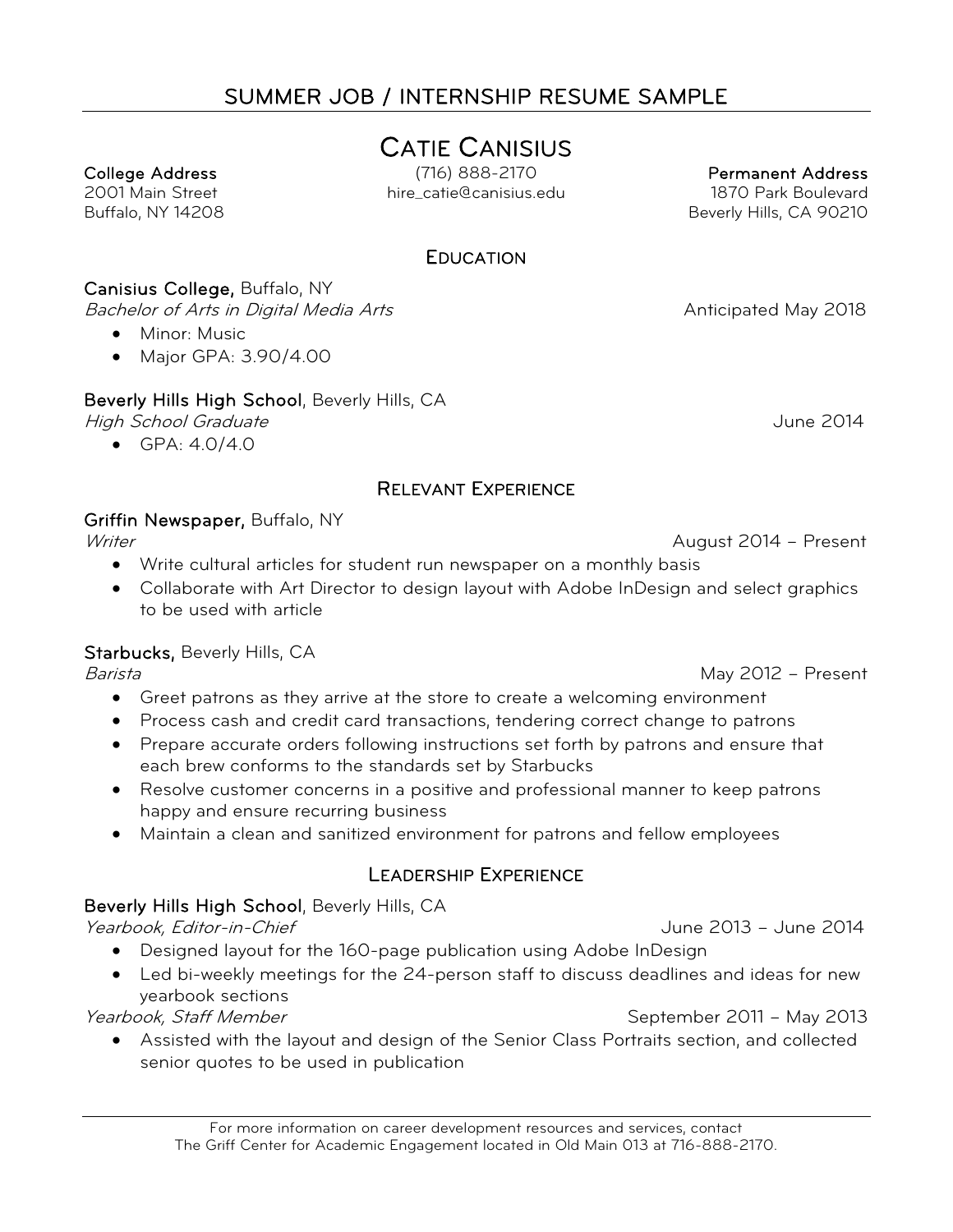## Peter Canisius

1870 Main Street • Buffalo, NY 14202 • (716) 888-2170 • hireagriffin@canisius.edu http://linkedin.com/in/petercanisius

#### **Certifications**

Candidate for New York State Initial Certification in Childhood Education (1-6) First Aid Certification, Renewed June 2015 CPR Certification, Renewed June 2015

#### Education

#### Canisius College, Buffalo, NY Bachelor of Science in Childhood Education, Expected May 2016

- Overall GPA: 3.4/4.0
- Major GPA: 3.7/4.0

#### Teaching Experience

#### The Public Middle School, Buffalo, NY

Student Teacher, October 2015 – Present

- Designed and implemented lesson plans to accommodate the learning styles of 23 students
- Taught fifth grade students lessons on mean, median, and mode, based on differentiated learning needs
- Utilized SMART Board technology while implementing mathematics lessons
- Provide two students with extracurricular tutoring and homework to create path for success
- Participated in professional development to gain knowledge of the Common Core Standards

#### The Private Elementary School, Amherst, NY

Student Teacher, March 2015 - May 2015

- Taught a group lesson to second grade students focused on reading comprehension
- Observed lead teacher and assisted with language arts lessons
- Attended professional development sessions to enhance knowledge on Individualized Educational Plans (IEP's)

#### Camp Anawanna, Lake Placid, NY

Senior Camp Counselor, June 2014 – Present

- Planned and implemented overnight camping and leadership trainings
- Coordinated twelve camp counselor schedules to ensure coverage in all cabins
- Successfully executed Anawanna Action!, a full day of physical activities to promote health and wellness for campers between the ages of seven and ten

Camp Counselor, June 2011 – August 2011, June 2013 – August 2013

- Coached and provided instructions to campers between the ages of five and six playing tee ball
- Oversaw the safety and well-being of 14 campers in assigned cabin
- Organized arts and crafts activities to keep campers engaged on rainy days